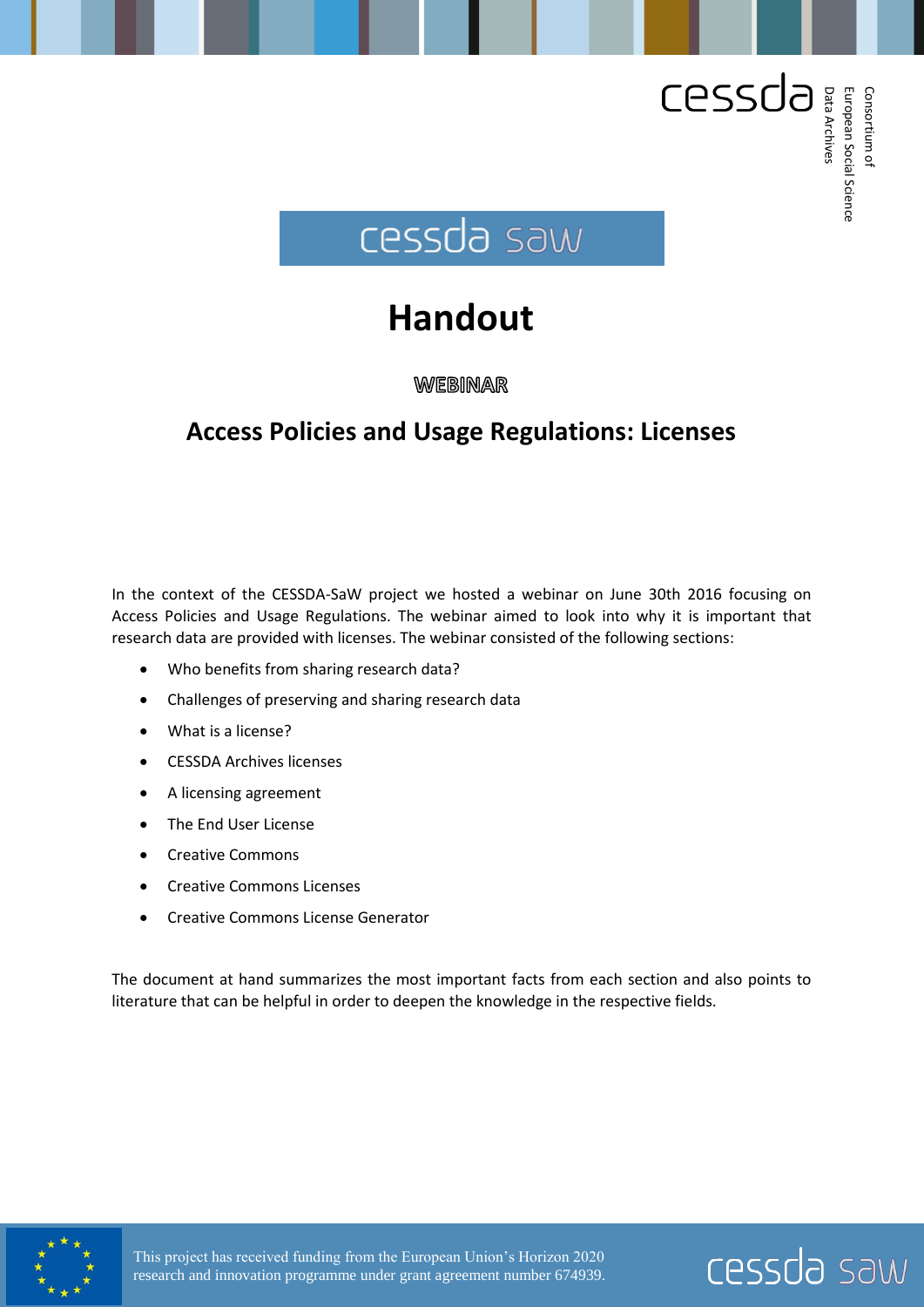cessda saw

# **Who benefits from sharing research data?**

#### **This is a brief summery and not meant to be complete.**

**The public** can benefit from sharing research data because when research based information becomes available it can lead to better decision making in terms of environmental and economic planning.

For example: Where do people live and where do they work? Based on this knowledge: Where will it be most appropriate to develop public transportation? Another example, in which areas do couples with small children live? Families will need kindergartens, schools and other kinds of leisure activities.

With good data and research based evidence city planners and local authorities will be able to anticipate trends in urban developments and be at the forefront of planning public transport, building new homes/houses, schools and services for senior citizens and so on.

Sharing research data can also prevent public survey fatigue; people are getting tired of being asked to participate in surveys and answering questionnaires. Many of them not scientific, every time we buy something or give out our email address, we will get an evaluation form.

But also, there may be groups of individuals, that for example have experienced traumatic events that need to be shielded from a sometimes overwhelming interest from researchers and research groups. For example - victims of terror acts.

#### **The research sponsor/funder**

Sharing data can lead to verification of performance metrics and outcomes for the research sponsor/founders. Reduction of duplication of data can provide more value for money spent on collecting research data. Data can be collected once and used multiple times by researchers and various disciplines.

Sharing research data between fields of research could lead to new knowledge and interdisciplinary development.

#### **The research community**

The research community can benefit from sharing data by building upon the work of others to advance, rather than repeat, science. With shared resources and perspectives, data sharing allows scientists and disciplines a wider understanding of the research field.

As Isaac Newton said: "If I have seen further than others, it is by standing on the shoulders of giants"

Sharing data can also contribute to increased transparency, reproducibility and comparability of results.

For example through journals, peer-review etc.

[training.dasish.eu/training/1/1/1.html](http://training.dasish.eu/training/1/1/1.html)

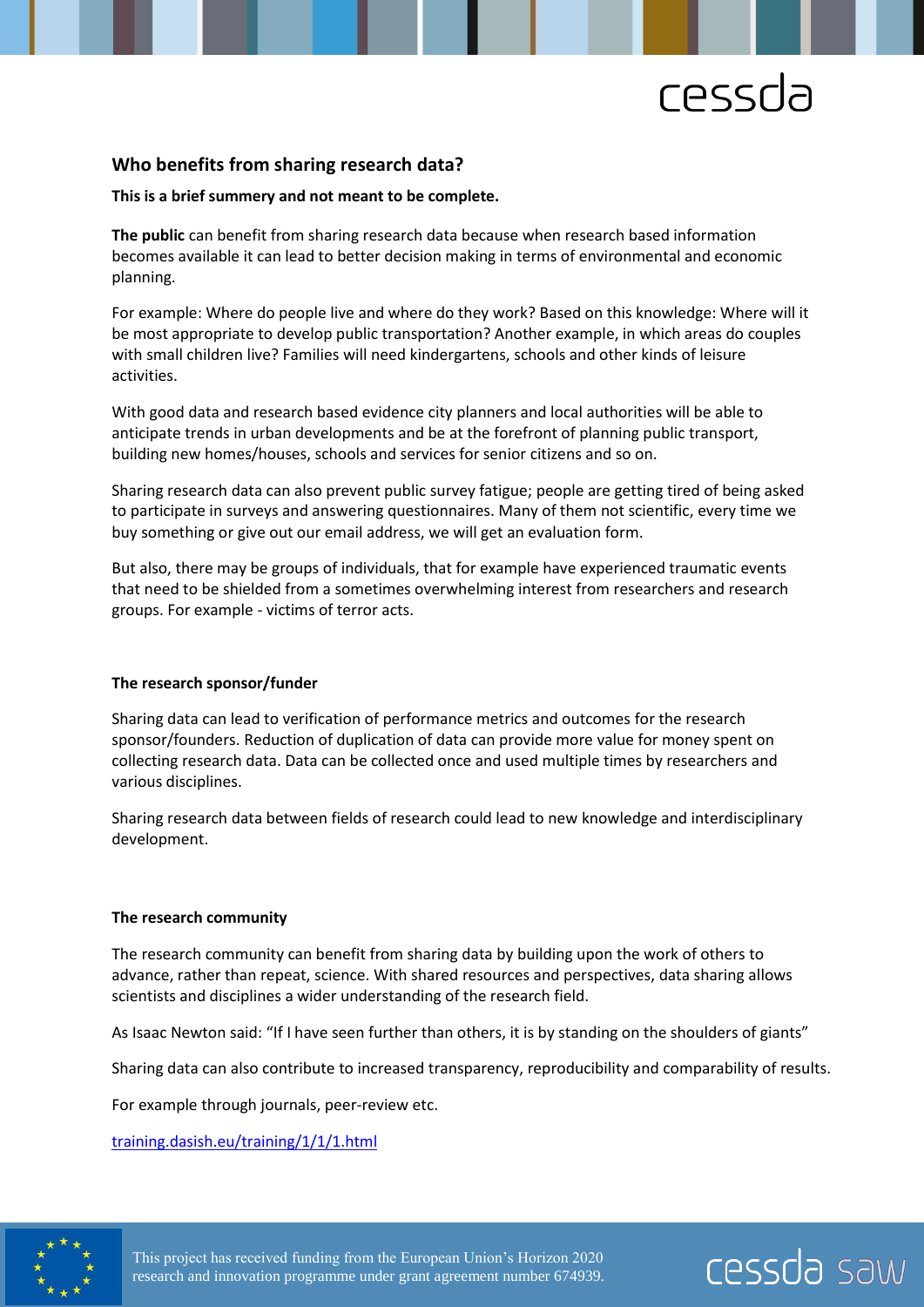cessda saw

#### **The individual researcher**

The individual researcher can benefit from sharing research data through improved data quality due to extended use, field checks, and feedback.

Increased data sharing is increased data exchange - not only will researchers share their own data – they will also get access to others'.

Researchers can find research data, use them and refer to the responsible researcher. In that way a researcher of research group will gain visibility and promote their work, which in turn can facilitate further research collaboration.

Sharing research data this way will lead to more visibility, recognition and relevance in the given field of research (and also potential credits).

### **Challenges of preserving and sharing research data**

Sharing and preserving research data bring some challenges that need to be addressed in order to efficiently be able to operate an archive.

#### **Infrastructure:**

First and foremost there needs to be a sturdy **infrastructure** in place backed by long-term financial support.

For many researchers and institutions today, the only offer to share and store research data is within short-term financed archives. This challenges among other things the safety of the data, for what will happen to the data when an archive is forced to close down, and what happens to the institutional know-how related to preservation, such as documentation techniques etc.?

Another option for storing research data is privately owned cloud storage providers, such as Google and Dropbox, just to mention a few. The issue with providers like these is that one is forced to comply with their policies at any given time, and they may also change over time. Meaning that one will not have total control of where the data is physically located, and also how safe their security routines are, especially concerning sensitive personal data.

#### **Lack of incentives:**

A common issue often discussed when we meet colleagues from other research archives around the world is the **lack of incentives** that researchers have to prepare transferring their data to our archives. Time is as you all know, money and one of our challenges is to get researchers to prioritize storing and sharing after their project ends.

Some research funders have in fact started to withhold funding until data has been prepared and made accessible through national research archives.

With the introduction of persistent identifiers in some archives, researchers themselves have started to make data available through archives as it is indeed a good way to make their work known and also that they themselves will be invited to join other projects that wishes to reuse and build on their preliminary findings.

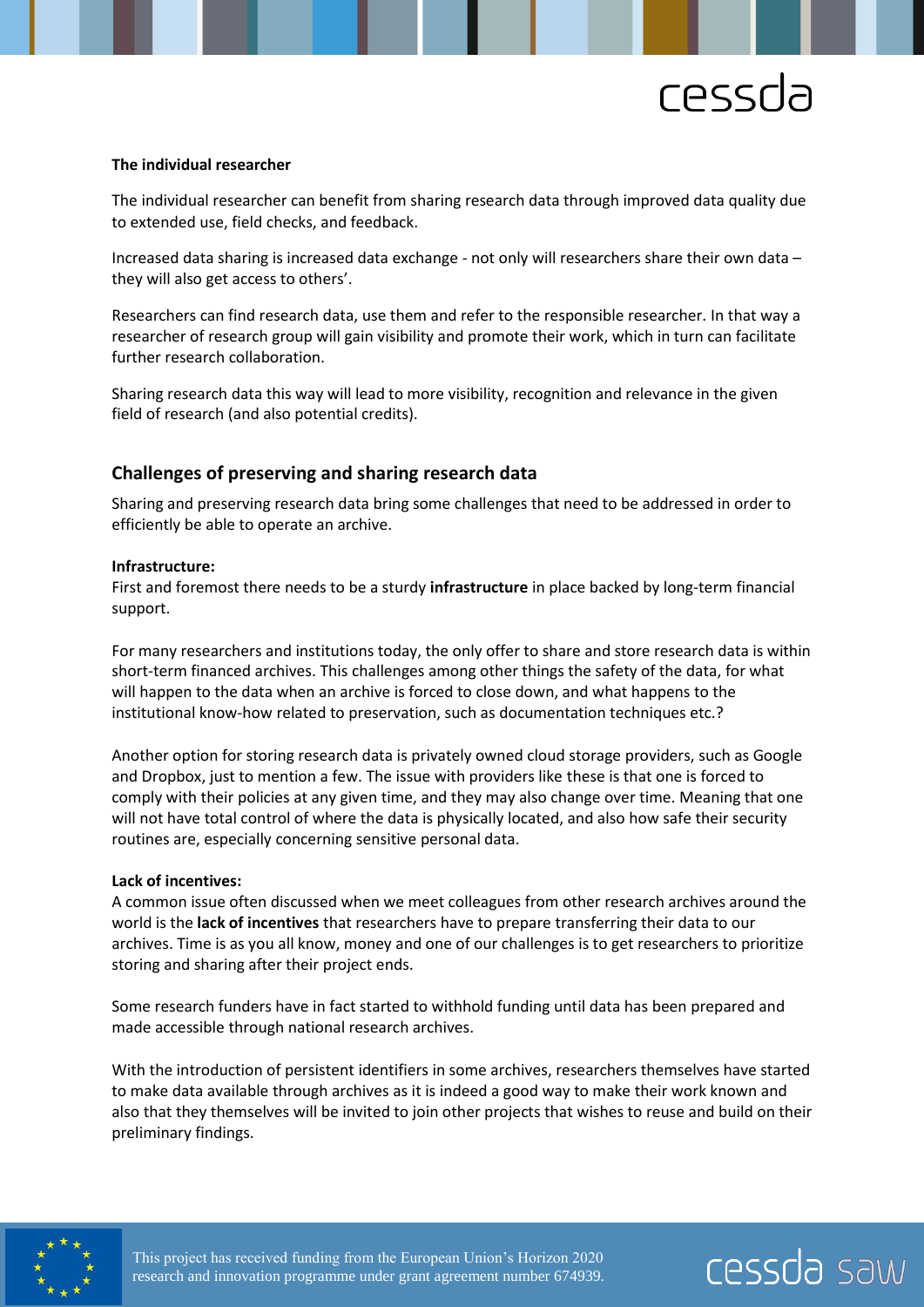cessda saw

#### **IPR/Ownership:**

**IPR** are three combined letters that you may stumble upon when working with research data. It stands for Intellectual Property Rights and concerns the ownership of any intellectual work, such as research data. In recent years it has become more important for researchers to define the ownership of data, as private and public and institutional funding often join forces to be able to complete their studies. This may complicate the process of defining the ownership, hence an agreement among funders and research institutions is often recommended to simplify the process for the archive to be able to store and share data as easy as possible.

#### **What is a license?**

We can in a simplified way say that a license is an agreement between two or more units - on how the owner's property can be used or shared by others.

Like the picture in the presentation – published with a Creative Commons Zero License, meaning that it is for free, we are free to use it almost as we choose and do not have to give attribution to the photographer. The CC0 license gives us the possibility to download, edit, reuse and publish this picture as we like with very few restrictions. There may be some, we will come back to them later.

Or a license can be defined more formal:

*A legal document that lets the copyright holder allow other people to use the copyrighted work and do things that would otherwise be an infringement of copyright.* 

*Licensing can be done by the rights holder and can specify various conditions for the use of the copyrighted work. Usually, the rights holder retains all the rights, unless the license explicitly states otherwise.*

In our case we are going to talk about licenses as an agreement between the data owner, the archive and the researcher or end-user.

# **CESSDA Archives**' **licenses**

A **license** for research data is often covering one dataset from the same project with the same legal boundaries. This can be anonymous data, personal identifiable data, data from public registers or data generated with the use of any patented software or hardware, as could be the case in medical research.

When archiving research data, a license is often split into two documents or agreements if you will.

**The license agreement** regulates the rights and responsibilities of the archive and the depositor.

The **End user license regulates** the rights and responsibilities of the archive and the end user.

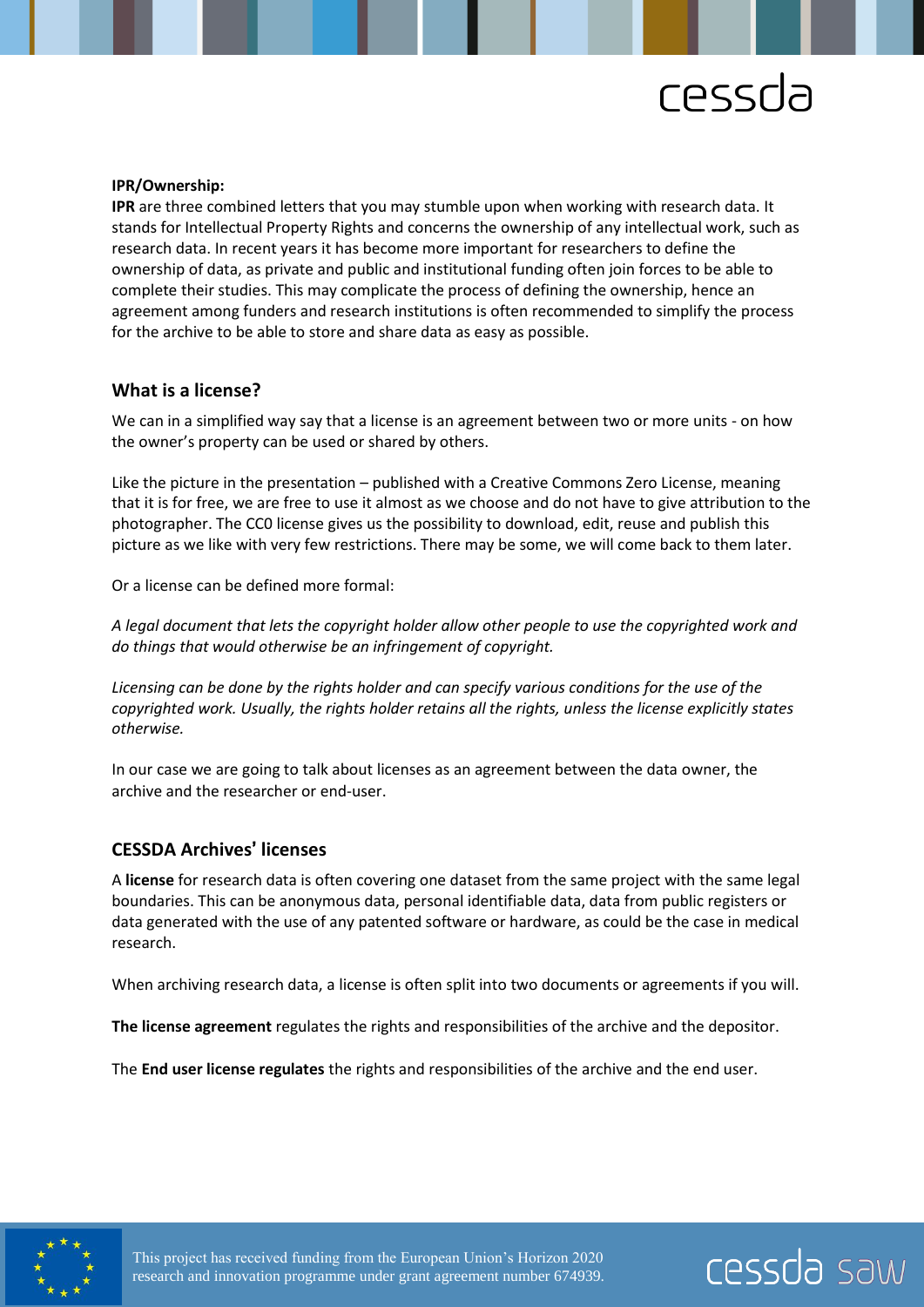cessda saw

### **A licensing agreement should cover**

#### **Ownership of the data:**

The first aspect of a licensing agreement that I will point out might seems obvious, but it is actually one of the most important ones.

And that is **ownership**, who owns the data? It is crucial that the ownership is made clear, especially for the archive as one does not want to hand out any data for reuse that belongs to anyone else than the one who deposited it. The same goes for anyone who wants to reuse it, they want to be sure that the licensing agreement covers all the aspects of reuse and that it is legally solid.

#### **To cover this aspect, one may add sentences in the licensing agreement that state**

- That the depositor is the true owner of the research data.
- And/or that they have the right to deposit data on behalf of all involved parties.
- And often also that the depositor retain ownership to the data. IPR.

#### **Legal issues:**

Regarding **legal issues** one should add that the depositor agrees not to deposit material that is illegal or in breach with privacy protection or copyright laws.

#### **The rights and responsibilities of the archive and the depositor:**

The third aspect is **the rights and responsibilities of the archive and the depositor.** 

Some general pointers to add to the licensing agreement are

- that the archive ensures long-term accessibility for all parties, including end-users
- that the deposited research material will be made public in agreement with the data owner only, to make sure that the metadata and documentation are correct
- to add acknowledgement criteria for the end user (citation), making sure that the researcher, funder and archive will be credited correctly for their work
- if relevant, to specify that the archive should state in the End user license that there should be made no attempt to identify any individuals whose details may appear in the research data.
- if relevant, to specify that embargo is put on the research data, to ensure that the researcher will have exclusive access to the data, to finish up reports or articles before making data available to the public.

#### **Access conditions:**

And finally, it is important to define the **access conditions.** Define to whom the data should be made available (should it be made openly accessible or restricted for one reason or another), for what purpose (research only, educational purposes, non-commercial, commercial etc.). Also, define for how long the data should be made available for the end user and what the end user shall do with the data after this period ends. Should they delete the data and/or report that data has been deleted?

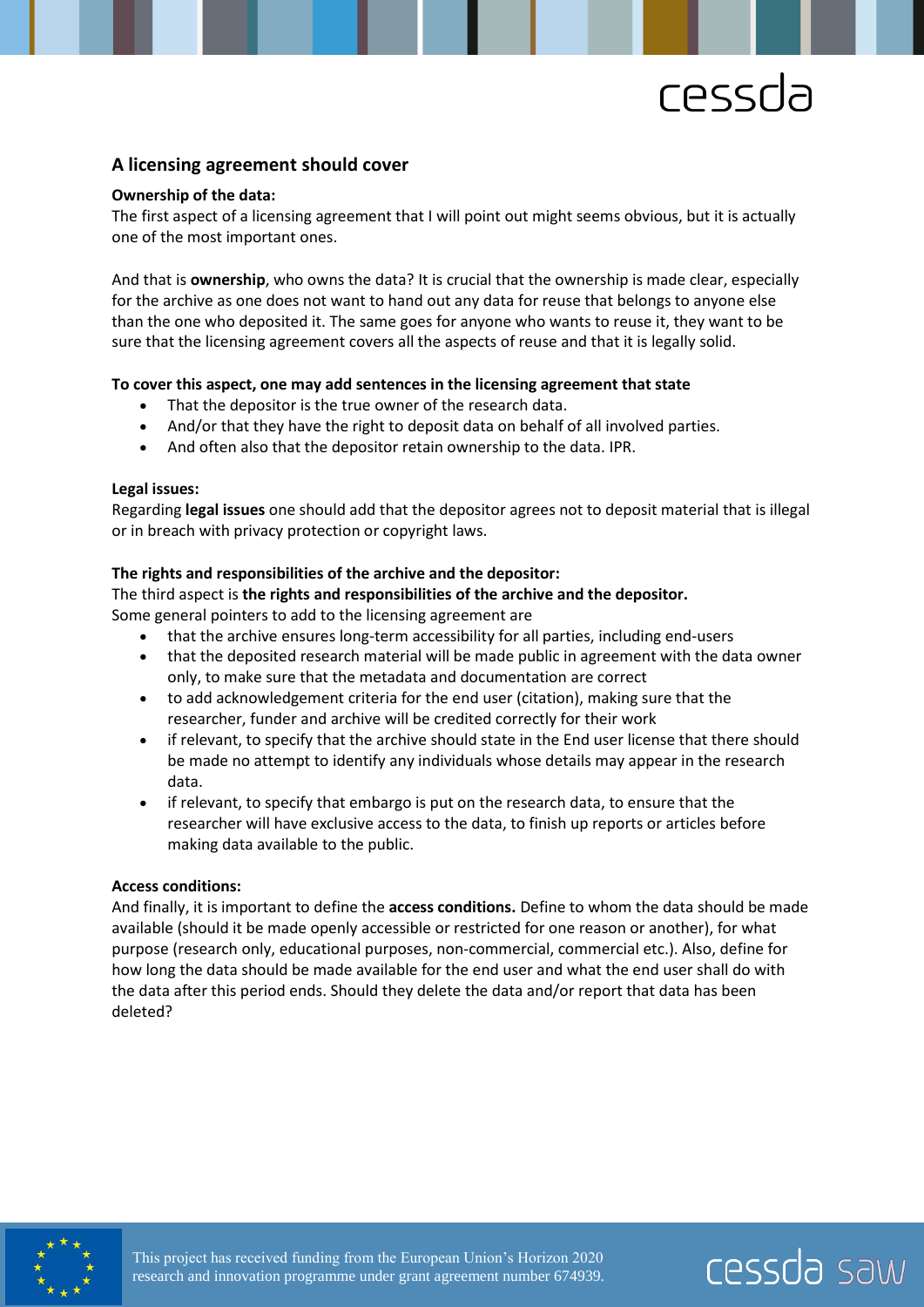cessda saw

# **End User License**

For reuse of research data, users are usually required to accept some of the following conditions:

#### **Access conditions:**

- Define to whom, for what purposes (non-commercial, commercial etc.), for how long, and what will happen at the termination of the agreement (report that data is deleted).
- Give access to the data collections to registered end users only (ensure that the means of access to the data are kept secure).
- Preserve at all times the confidentiality of information where it is not in the public domain.
- An archive service fee (if relevant)
- To supply the archive with bibliographic details of any published work based wholly or in part on the data collections.

#### **Acknowledgements:**

- Acknowledge, in any publications, citation requirements
	- o The original data creators
	- o Refer to the depositors or copyright holders
	- o Maybe also any funders or the research archive

#### **Special conditions:**

Might also be included in an end user license, such as the need to deposit in the archive any sub-files or derived variables created during the analysis of the data, to inform the archive of any errors found, to report any breaches of confidentiality or data integrity.

These are all general aspects that could be relevant when setting up a licensing agreement. However it may of course be relevant to include more details depending on the nature of the data you are receiving and the legal boundaries which usually is out of the archives hands, as restrictions has been set prior to any contact with you as a research data archive.

### **Creative Commons**

Creative Commons is a nonprofit organization - an international network that offers licenses adopted to use through the internet.

Creative Commons offers an easy to use, and simple, standardized way to grant copyright license.

Creative commons enable sharing of, in our case open research data through free legal tools. Some rights reserved - we will come back to that when talking about the different terms in the Creative Commons license.

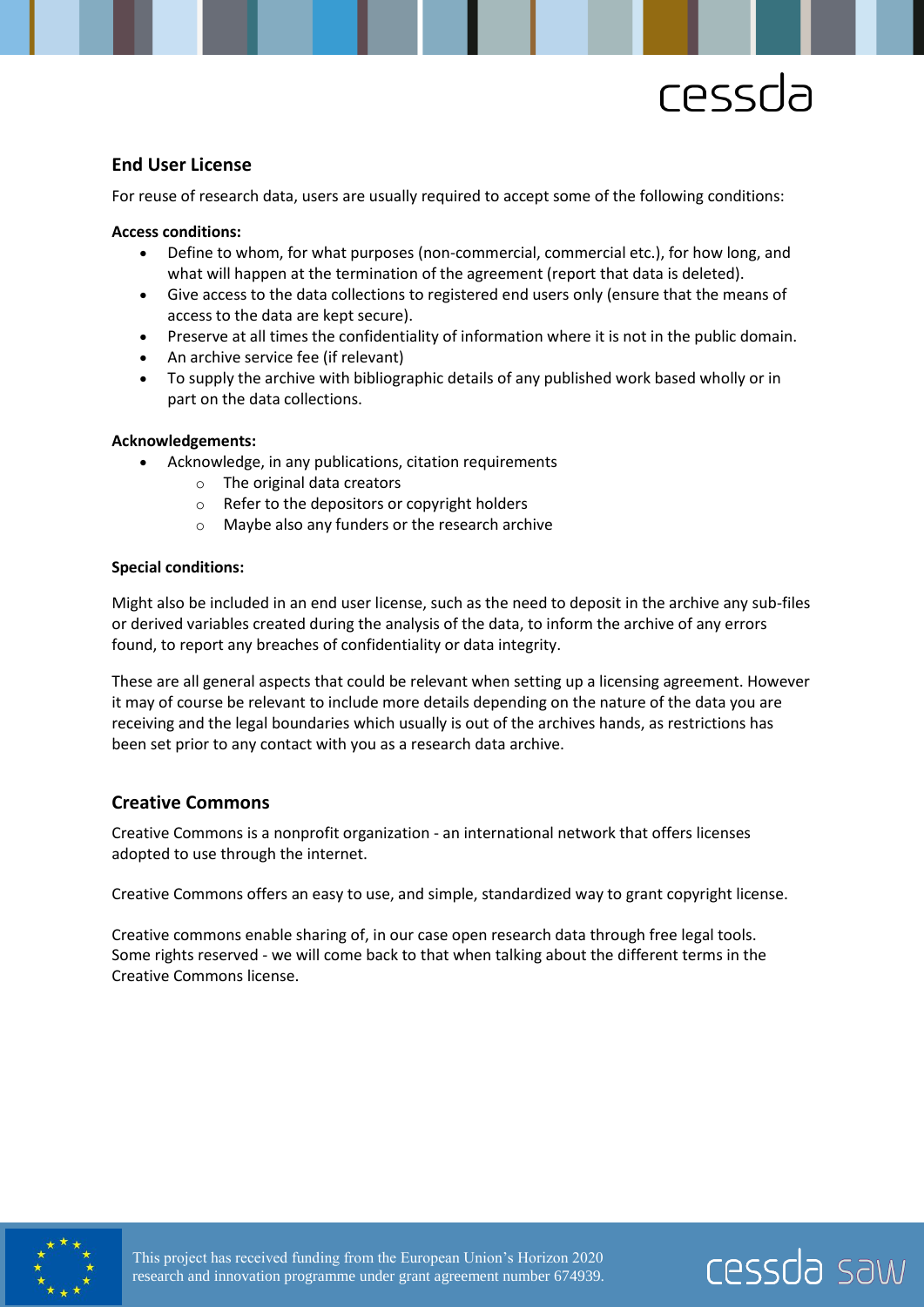

# **Creative Commons Licenses**

There are six main licenses in the CC



CC - BY

This license lets others distribute, remix, tweak, and build upon your work, even commercially, as long as they credit you for the original creation. This is the most accommodating of licenses offered. Recommended for maximum dissemination and use of licensed materials.



#### CC – BY - SA

This license lets others remix, tweak, and build upon your work even for commercial purposes, as long as they credit you and license their new creations under identical terms. This license is often compared to "copyleft" free and open source software licenses. All new works based on yours will carry the same license, so any derivatives will also allow commercial use.



#### $CC - BY - NC$

This license allows for redistribution, commercial and non-commercial, as long as it is passed along unchanged and in whole, with credit to you.



 $CC - NY - ND$ 

This license lets others remix, tweak, and build upon your work non-commercially, and although their new works must also acknowledge you and be non-commercial, they don't have to license their derivative works on the same terms.



#### $CC - BY - NC - SA$

This license lets others remix, tweak, and build upon your work non-commercially, as long as they credit you and license their new creations under the identical terms.



### $CC - BY - NC - ND$

This license is the most restrictive of our six main licenses, only allowing others to download your works and share them with others as long as they credit you, but they can't change them in any way or use them commercially.



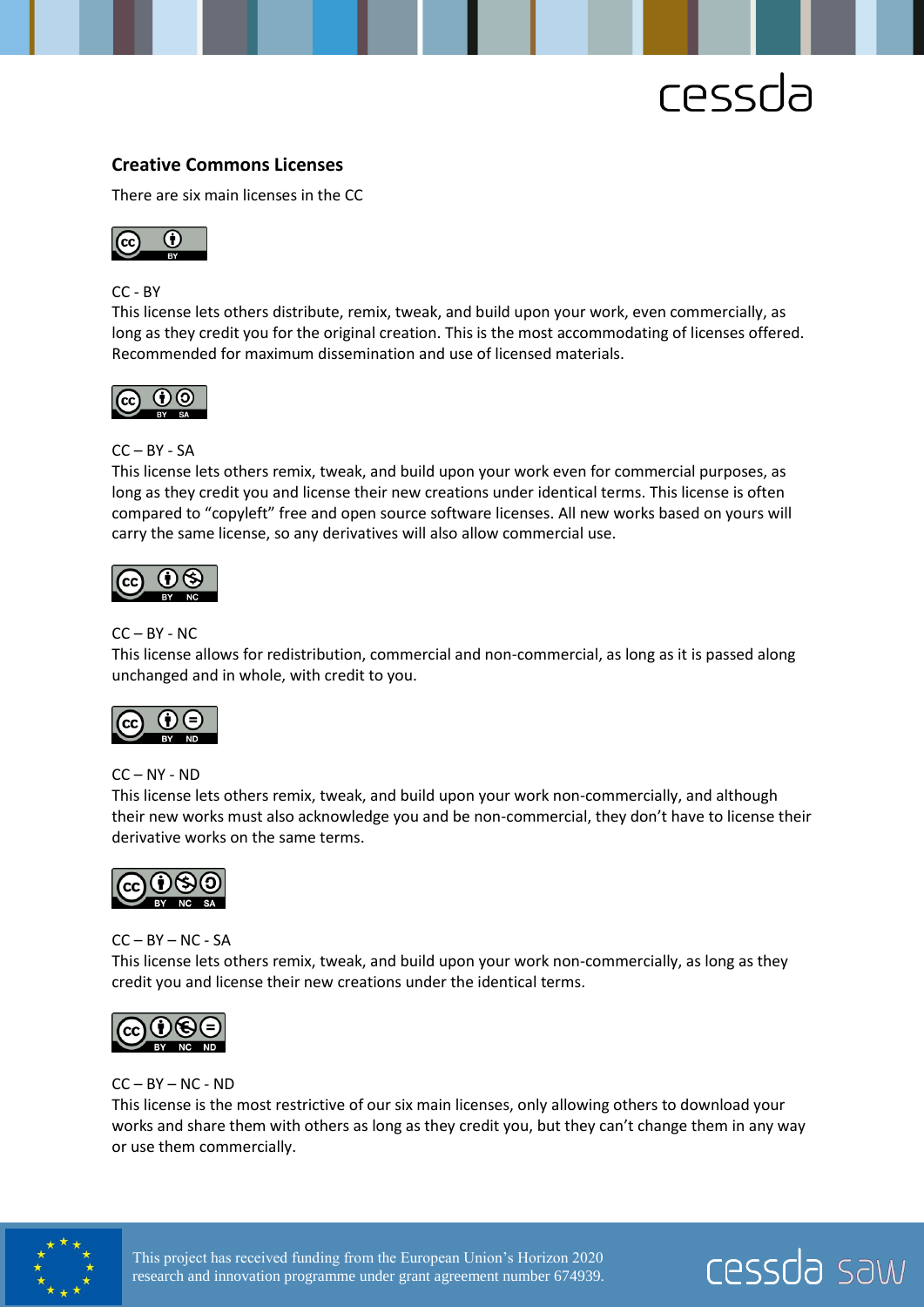

There are also two more CC licenses:



CC0 enables scientists, educators, artists and other creators and owners of copyright- or databaseprotected content to waive those interests in their works and thereby place them as completely as possible in the public domain, so that others may freely build upon, enhance and reuse the works for any purposes without restriction under copyright or database law.



Public Domain Mark enables works that are no longer restricted by copyright to be marked as such in a standard and simple way, making them easily discoverable and available to others.

Many cultural heritage institutions including museums, libraries and other curators are knowledgeable about the copyright status of paintings, books and manuscripts, photographs and other works in their collections, many of which are old and no longer under copyright. The Public Domain Mark operates as a tag or a label, allowing institutions like those as well as others with such knowledge to communicate that a work is no longer restricted by copyright and can be freely used by others. The mark can also be an important source of information, allowing others to verify a work's copyright status and learn more about the work.

There can be some restrictions even on Public domain mark materials. One should understand 'public domain' as a permission to freely use materials without asking the producer. But it is still the user's responsibility to make sure the content is suitable for intended use, and that it does not infringe any rights.

#### **Creative Commons License Generator**

The Creative Commons site provides an easy to use license generator. It is a webpage where researchers and data owners can go and answer a few questions about what kind of reuse they want for their data. Then the generator returns the appropriate icons and an html code that can follow data either to the data archive or to wherever the researcher wants the data published.

The icons and html code include a machine readable code, and thus easy searchable through for example Google, Yahoo and other search engines. This makes sure that Creative Commons licensed research data will easier be found by others.

Creative Commons License Generator: *[creativecommons.org/choose/](https://creativecommons.org/choose/)*